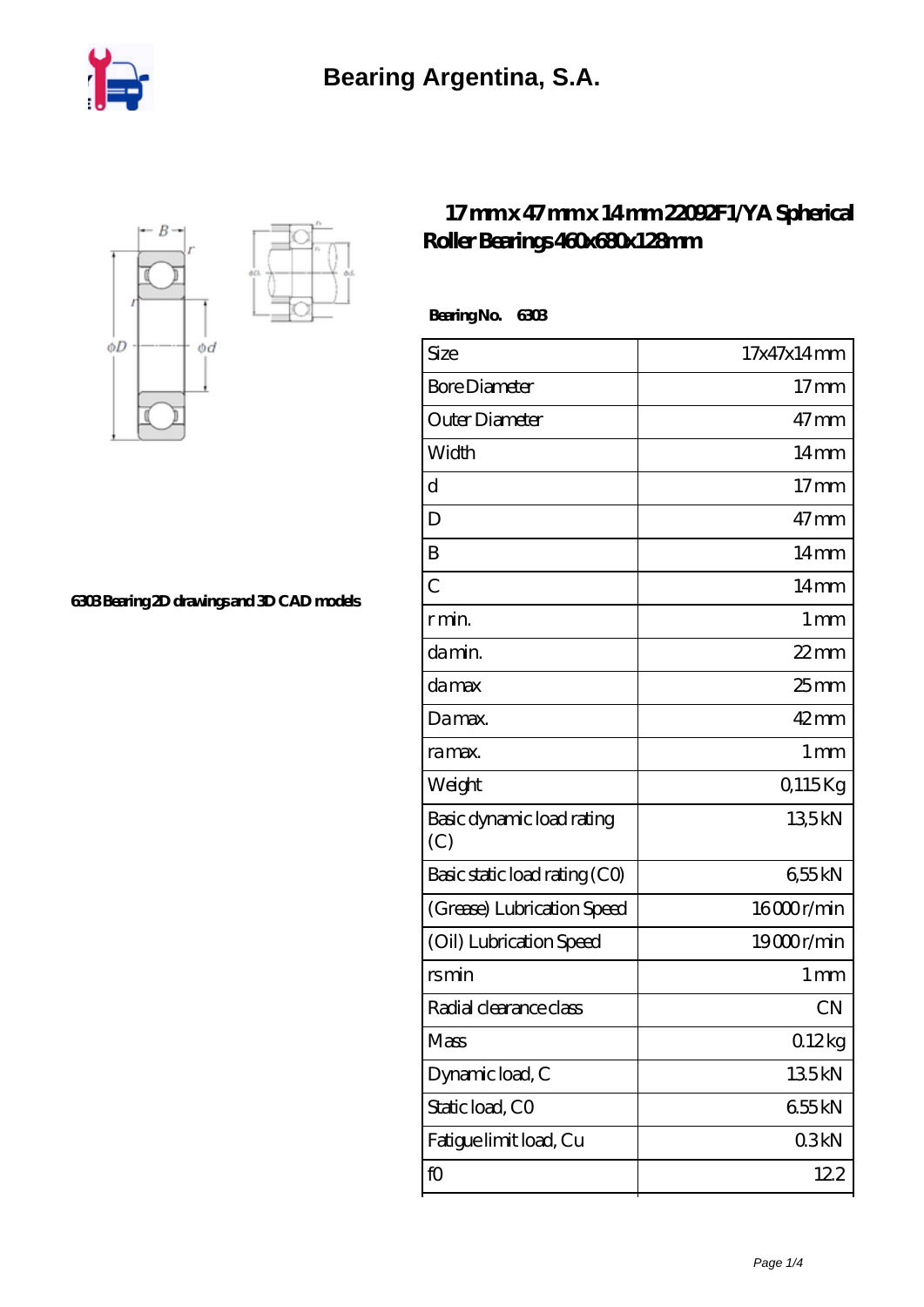

## **[Bearing Argentina, S.A.](https://nbfk.org)**

| Nlim (oil)                                       | 19,000rpm                                 |
|--------------------------------------------------|-------------------------------------------|
| Nlim (grease)                                    | $1600$ rpm                                |
| Min operating temperature,<br>Tmin               | $-20^\circ$ C                             |
| Max operating temperature,<br>Tmax               | $120^\circ$ C                             |
| Characteristic cage<br>frequency, FTF            | 036Hz                                     |
| Characteristic rolling<br>element frequency, BSF | 339Hz                                     |
| Characteristic outer ring<br>frequency, BPFO     | 254Hz                                     |
| Characteristic inner ring<br>frequency, BPFI     | 446Hz                                     |
| damin                                            | $22$ mm                                   |
| Damax                                            | $42$ mm                                   |
| ramax                                            | $1 \,\mathrm{mm}$                         |
| Category                                         | Single Row Ball Bearings                  |
| Inventory                                        | 0 <sup>0</sup>                            |
| Manufacturer Name                                | <b>NTN</b>                                |
| Minimum Buy Quantity                             | N/A                                       |
| Weight/Kilogram                                  | 0114                                      |
| Product Group                                    | <b>BOO308</b>                             |
| Enclosure                                        | Open                                      |
| Precision Class                                  | ABEC 1   ISO PO                           |
| Maximum Capacity / Filling<br>Slot               | No                                        |
| Rolling Element                                  | <b>Ball Bearing</b>                       |
| Snap Ring                                        | No                                        |
| <b>Internal Special Features</b>                 | No                                        |
| Cage Material                                    | Steel                                     |
| Internal Clearance                               | CO-Medium                                 |
| Inch - Metric                                    | Metric                                    |
| Long Description                                 | 17MM Bore; 47MM<br>Outside Diameter; 14MM |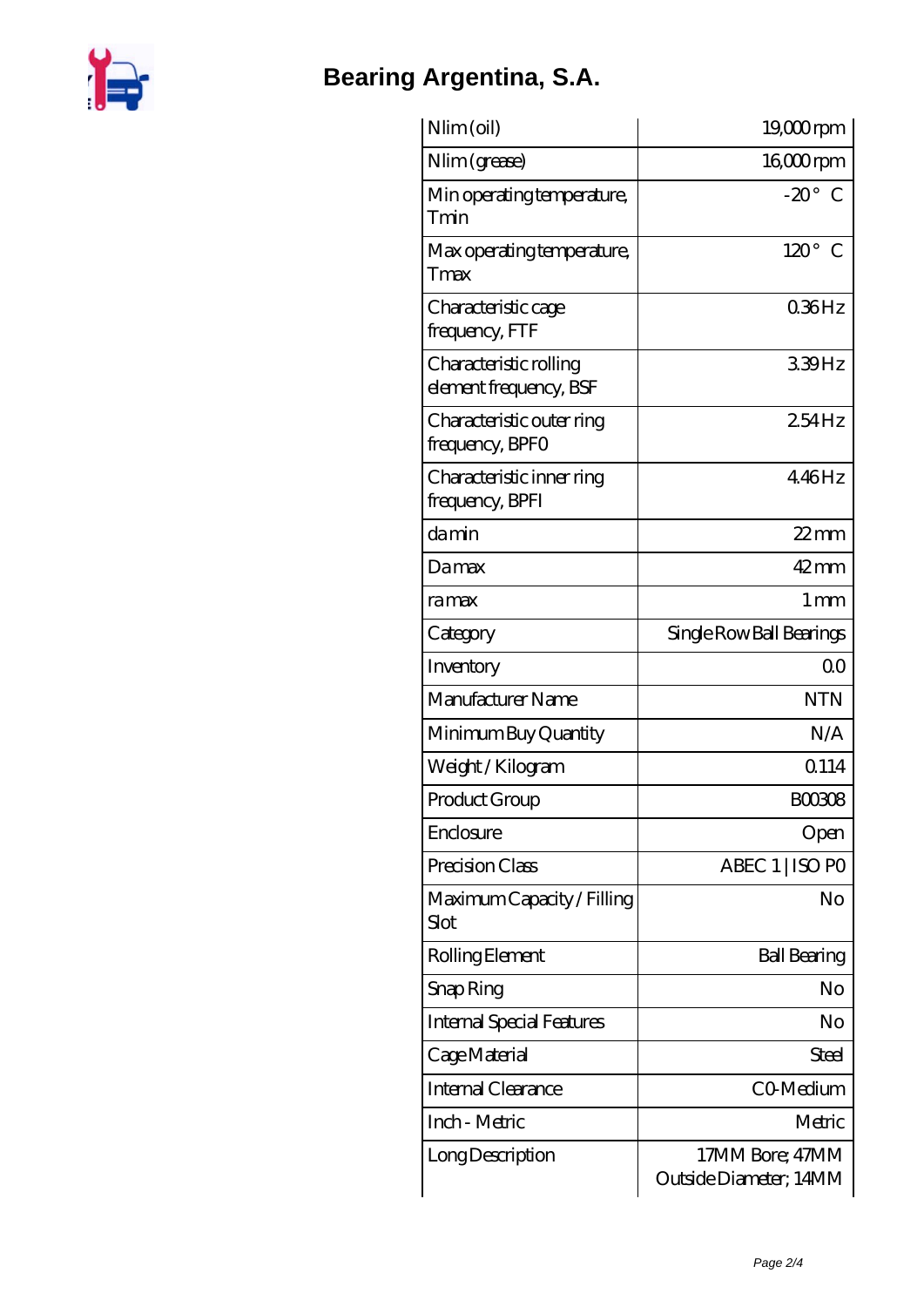

## **[Bearing Argentina, S.A.](https://nbfk.org)**

|                          | Outer Race Width; Open;<br>Ball Bearing ABEC 1   ISO<br>PQ No Filling Slot; No Snap<br>Ring, No Internal Special<br>Features: CO-Medium<br>Internal Clearance; Steel<br>Cage |
|--------------------------|------------------------------------------------------------------------------------------------------------------------------------------------------------------------------|
| <b>Other Features</b>    | Deep Groove                                                                                                                                                                  |
| Category                 | Single Row Ball Bearing                                                                                                                                                      |
| <b>UNSPSC</b>            | 31171504                                                                                                                                                                     |
| Harmonized Tariff Code   | 8482105068                                                                                                                                                                   |
| Noun                     | Bearing                                                                                                                                                                      |
| Keyword String           | Ball                                                                                                                                                                         |
| Manufacturer URL         | http://www.ntnamerica.co<br>m                                                                                                                                                |
| Manufacturer Item Number | 6303                                                                                                                                                                         |
| Weight/LBS               | 0254                                                                                                                                                                         |
| <b>Outer Race Width</b>  | 0.551 Inch   14 Millimeter                                                                                                                                                   |
| <b>Bore</b>              | Q669Inch   17 Millimeter                                                                                                                                                     |
| Inner Race Width         | OInch   OMillimeter                                                                                                                                                          |
| Outside Diameter         | 1.85 Inch   47 Millimeter                                                                                                                                                    |
| bore diameter:           | $17$ mm                                                                                                                                                                      |
| precision rating         | Class 0                                                                                                                                                                      |
| outside diameter:        | $47$ mm                                                                                                                                                                      |
| finish/coating           | Uncoated                                                                                                                                                                     |
| overall width:           | $14 \text{mm}$                                                                                                                                                               |
| bearing material:        | High Carbon Chrome Steel                                                                                                                                                     |
| bore type:               | Round                                                                                                                                                                        |
| cage material:           | Steel                                                                                                                                                                        |
| closure type:            | Open                                                                                                                                                                         |
| inner ring width:        | $14 \text{mm}$                                                                                                                                                               |
| rowtype & fill slot:     | Single Row Non-Fill Slot                                                                                                                                                     |
| outer ring width:        | $14 \text{mm}$                                                                                                                                                               |
| snap ring included:      | Without Snap Ring                                                                                                                                                            |
|                          |                                                                                                                                                                              |